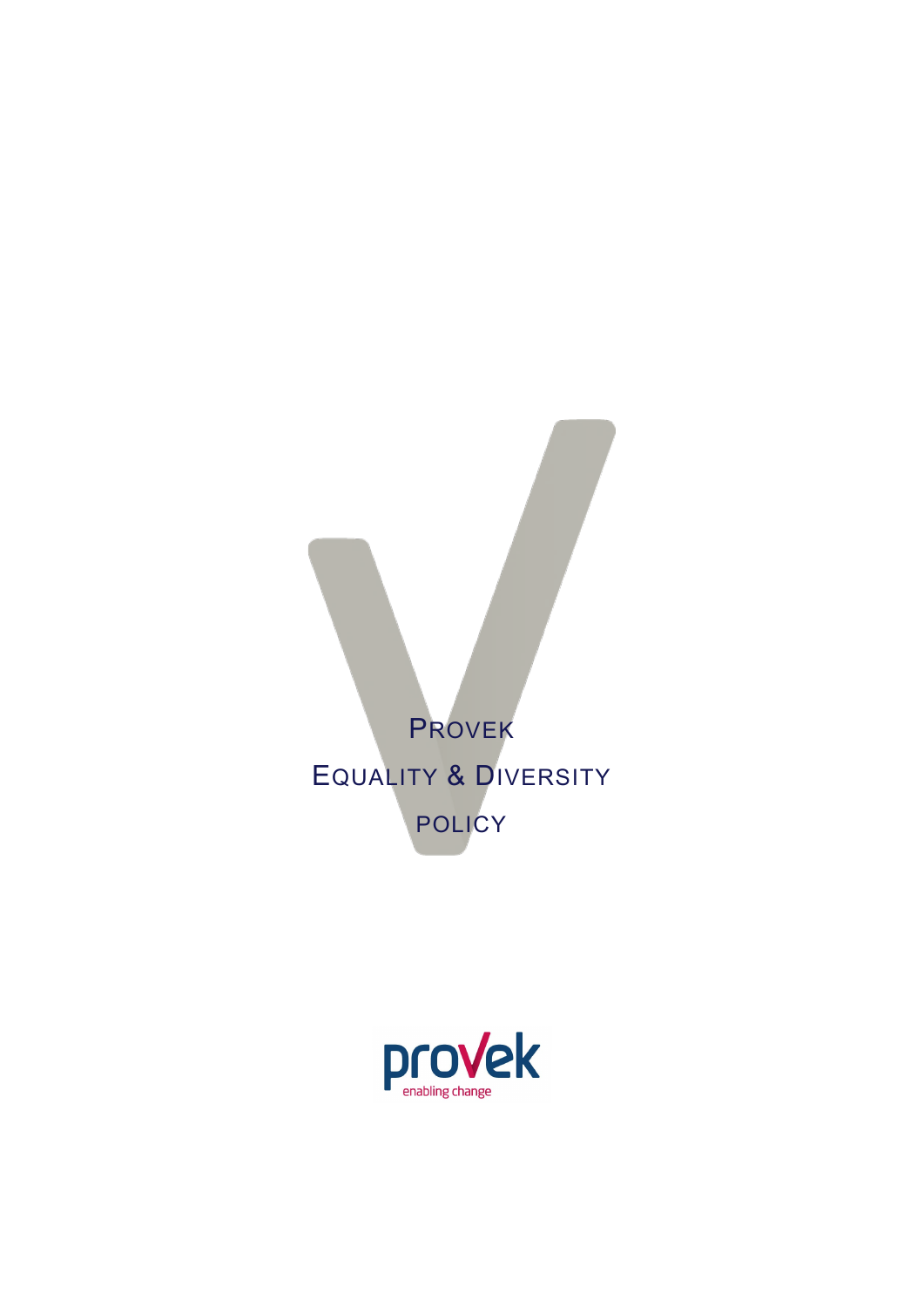

## **Document Control**

## Document version history

| <b>Document version</b> | Date issued | Comments             |
|-------------------------|-------------|----------------------|
| $V1-0$                  | 26/01/2019  |                      |
| $V1-1$                  | 26/01/2020  | Reviewed             |
| $V1-2$                  | 29/01/2021  | Reviewed and updated |

#### Next review date

January 2022

### Document distribution

File

All Associate Project Management trainers and support staff

#### Contact Details

Provek Ltd. 12 Thatcham Business Village Colthrop Way Thatcham RG19 4LW

Tel 01635 524610 Fax 01635 524620 Email enquiries@provek.co.uk Web [www.provek.co.uk](http://www.provek.co.uk/)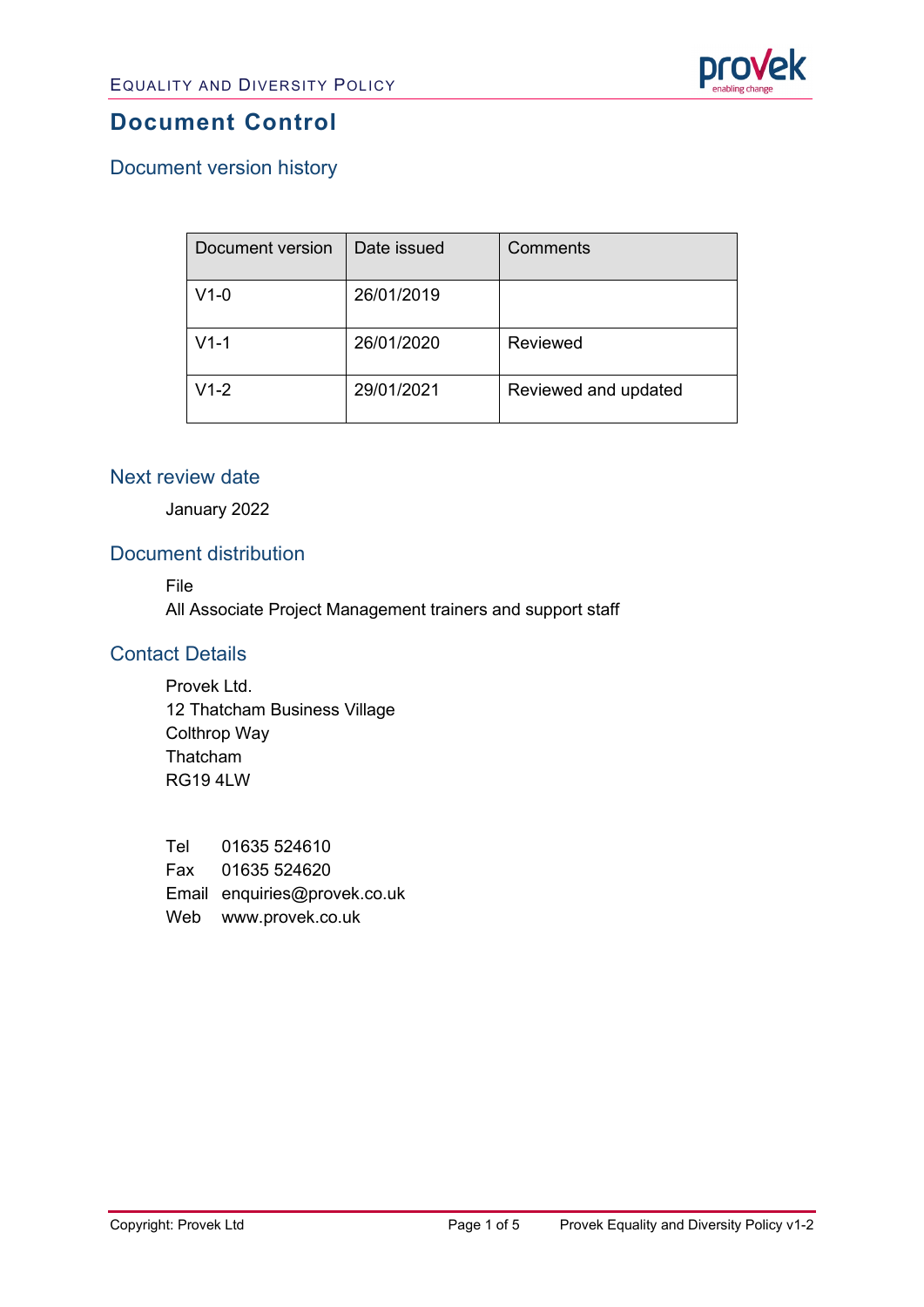

## **Contents**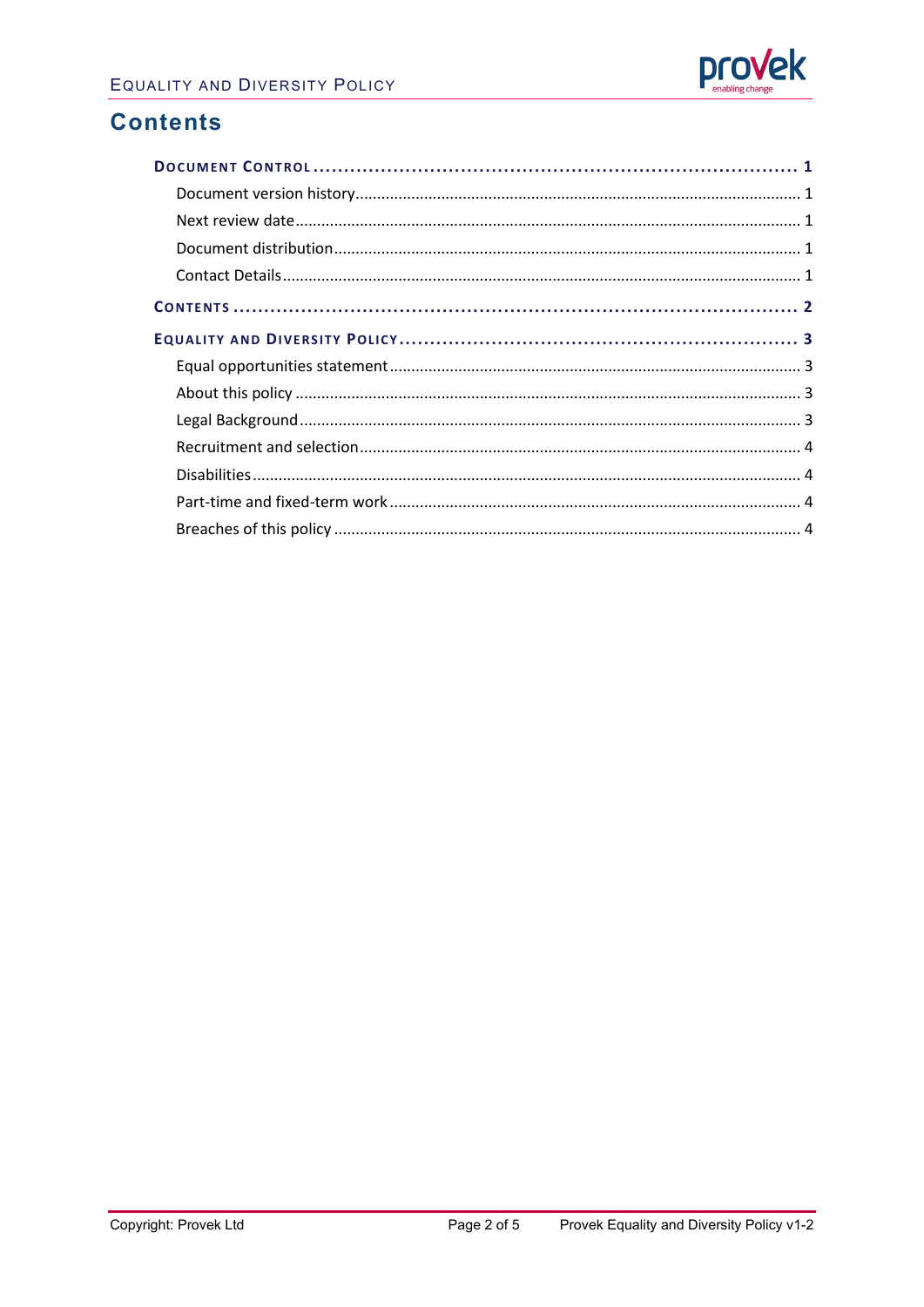

# **Equality and Diversity Policy**

## Equal opportunities statement

Provek Limited is committed to promoting equal opportunities in employment. This policy sets out our approach to embedding equality and diversity in all aspects of learning, embracing all staff and learners regardless of background, religion, ethnicity or disability with a view to providing a fair environment forall. All will receive equal treatment regardless of age, disability, gender reassignment, marital or civil partner status, pregnancy or maternity, race, colour, nationality, ethnic or national origin, religion or belief, sex or sexual orientation (**Protected Characteristics**).

### About this policy

This policy sets out our approach to equal opportunities and the avoidance of discrimination at work. It applies to all aspects of employment with us, including recruitment, pay and conditions, training, appraisals, promotion, conduct at work, disciplinary and grievance procedures, and termination of employment.

The Operations Director is responsible for this policy and any necessary training on equal opportunities.

This policy does not form part of any employee's contract of employment and we may amend it at any time.

## Legal Background

The overarching legal requirement is the Equality Act 2010 and all staff must comply. This policy helps clarify how we can meet our legal obligations. For the sake of clarity some key, and important descriptors are defined below:

You must not unlawfully discriminate against or harass other people including current and former employees, job applicants, clients, customers, suppliers and visitors. This applies in the workplace, outside the workplace (when dealing with customers, suppliers or other workrelated contacts), and on work-related trips or events including social events.

The following forms of discrimination are prohibited under this policy and are unlawful:

- Direct discrimination: treating someone less favourably because of a Protected Characteristic. For example, rejecting a job applicant because of their religious views or because they might be gay.
- Indirect discrimination: a provision, criterion or practice that applies to everyone but adversely affects people with a particular Protected Characteristic more than others and is not justified. For example, requiring a job to be done full-time rather than parttime would adversely affect women because they generally have greater childcare commitments than men. Such a requirement would be discriminatory unless it can be justified.
- Harassment: this includes sexual harassment and other unwanted conduct related to a Protected Characteristic, which has the purpose or effect of violating someone's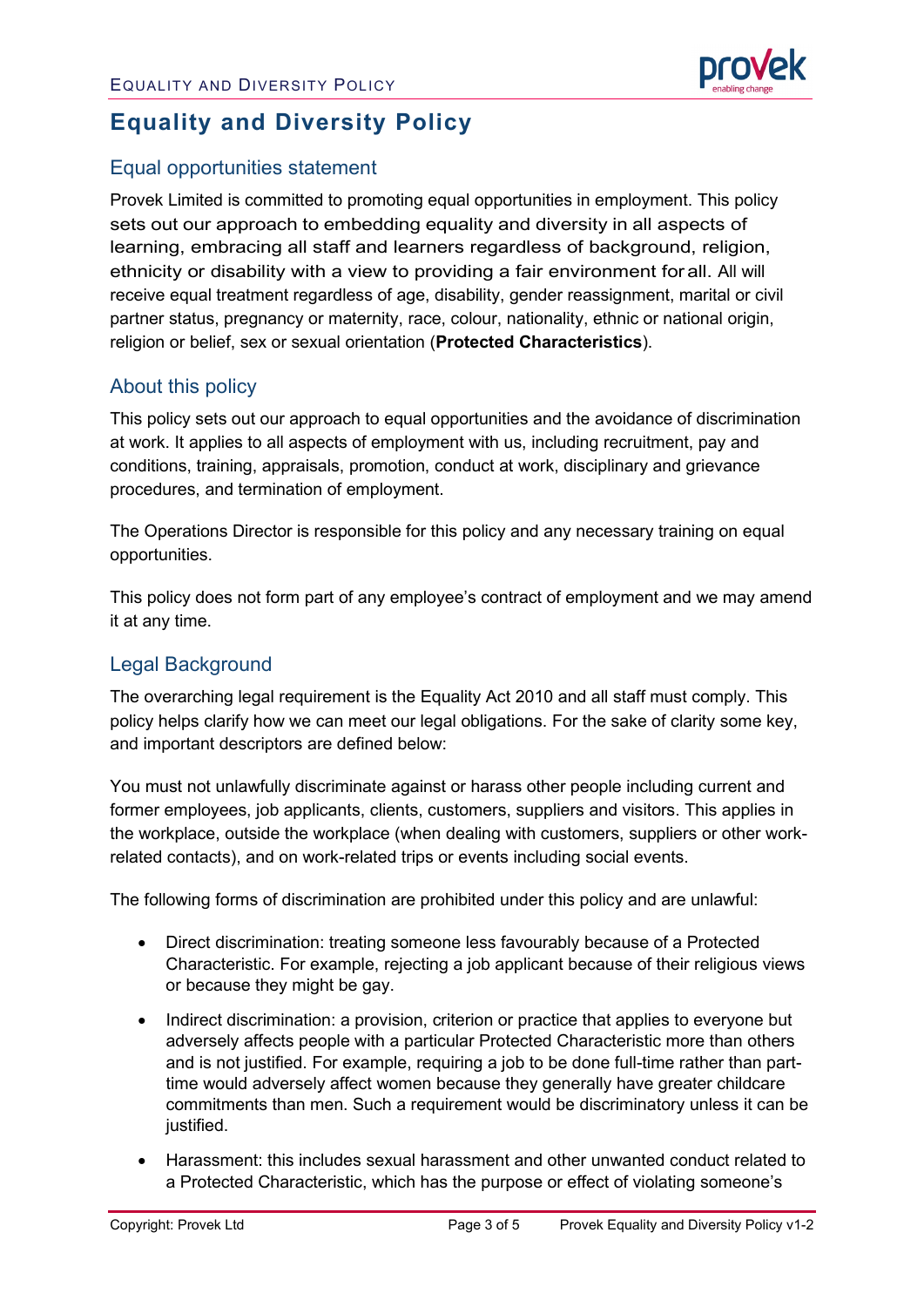

dignity or creating an intimidating, hostile, degrading, humiliating or offensive environment for them. Harassment is dealt with further in our Anti-harassment and Bullying Policy.

- Victimisation: retaliation against someone who has complained or has supported someone else's complaint about discrimination or harassment.
- Disability discrimination**:** this includes direct and indirect discrimination, any unjustified less favourable treatment because of the effects of a disability, and failure to make reasonable adjustments to alleviate disadvantages caused by a disability.

## Recruitment and selection

Recruitment, promotion and other selection exercises such as redundancy selection will be conducted based on merit, against objective criteria that avoid discrimination. Shortlisting should be done by more than one person if possible.

Vacancies should generally be advertised to a diverse section of the labour market. Advertisements should avoid stereotyping or using wording that may discourage groups from applying.

Job applicants should not be asked questions which might suggest an intention to discriminate on grounds of a Protected Characteristic. For example, applicants should not be asked whether they are pregnant or planning to have children.

Job applicants should not be asked about health or disability before a job offer is made, except in the very limited circumstances allowed by law: for example, to check that the applicant could perform an intrinsic part of the job (taking account of any reasonable adjustments), or to see if any adjustments might be needed at interview because of a disability. Where necessary, job offers can be made conditional on a satisfactory medical check. Health or disability questions may be included in equal opportunities monitoring forms, which must not be used for selection or decision-making purposes.

### **Disabilities**

If you are disabled or become disabled, we encourage you to tell us about your condition so that we can consider what reasonable adjustments or support may be appropriate.

### Part-time and fixed-term work

Part-time and fixed-term employees should be treated the same as comparable full-time or permanent employees and enjoy no less favourable terms and conditions (on a pro-rata basis where appropriate), unless different treatment is justified.

### Breaches of this policy

We take a strict approach to breaches of this policy, which will be dealt with in accordance with our Disciplinary Procedure. Serious cases of deliberate discrimination may amount to gross misconduct resulting in dismissal.